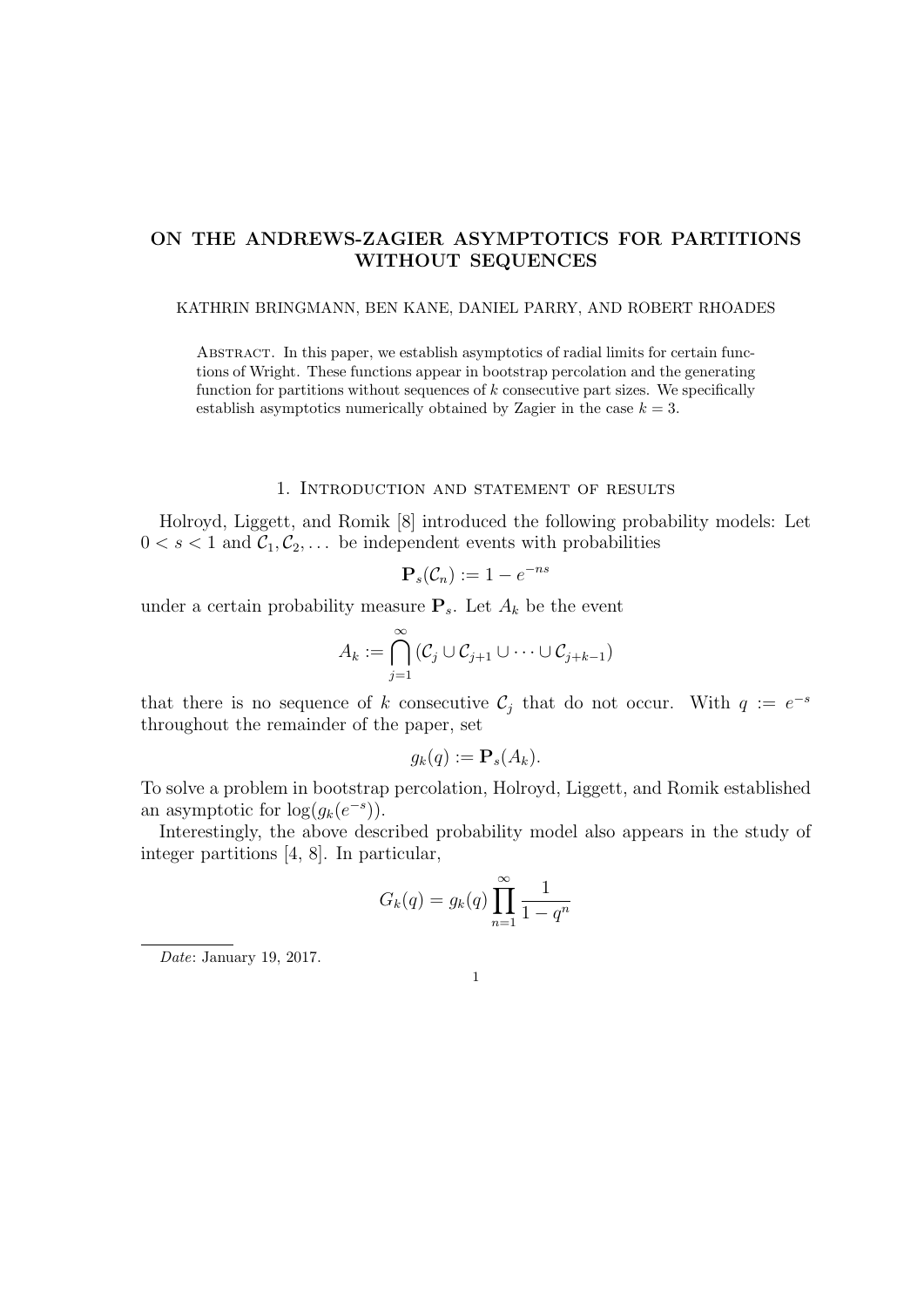is the generating function for the number of integer partitions without k consecutive part sizes. Partitions without 2 consecutive parts have a celebrated history in relation to the famous Rogers-Ramanujan identities. See MacMahon's book [10] or the works of Andrews [1, 2, 3] for more about such partitions.

Andrews [3] found that the key to understanding the function if  $k = 2$  lies in Ramanujan's mock theta function

$$
\chi(q) := 1 + \sum_{n=1}^{\infty} \frac{q^{n^2}}{\prod_{j=1}^n (1 - q^j + q^{2j})}.
$$

Namely, he proved that

$$
g_2(q) = \chi(q) \prod_{n=1}^{\infty} \frac{(1+q^{3n})}{(1-q^n) (1-q^{2n})}.
$$

From this, an asymptotic expansion for  $g_2(e^{-s})$  may obtained (see [5]). Using additional q-series identities if  $k > 2$ , Andrews made the following conjecture.

**Conjecture 1.1** (Andrews [3]). For each  $k \geq 2$ , there exists a positive constant  $C_k$ such that, as  $s \to 0$ ,

$$
g_k(e^{-s}) \sim C_k s^{-\frac{1}{2}} \exp\left(-\frac{\pi^2}{3k(k+1)s}\right).
$$

This conjecture proved difficult to establish via standard  $q$ -series techniques. The asymptotic of [8] was improved by Mahlburg and the first author [6] . Finally, Daniel Kane and the fourth author [9], using a technique similar to the transfer matrix method of statistical mechanics, proved Conjecture 1.1 with  $C_k = \sqrt{2\pi/k}$ .

Zagier [18], using a formula for  $g_k$  found by Andrews [3], did extensive computations of these asymptotics. He numerically found that, as  $s \to 0$ ,

$$
g_3(e^{-s}) \sim \sqrt{\frac{2\pi}{s}} e^{-\frac{\pi^2}{36s} + \frac{s}{24}} \left( \frac{1}{3} + c_1 s^{\frac{1}{3}} t_1(s) + c_2 s^{\frac{2}{3}} t_2(s) \right),
$$

where

$$
t_1(s) := 1 - \frac{7}{2^6 3}s - \frac{97}{2^8 3^3}s^2 - \frac{40061}{2^{15} 3^4}s^3 - \frac{18915331}{2^{19} 3^6 5}s^4 - \frac{13796617247}{2^{27} 3^6 5}s^5 - \cdots,
$$
  

$$
t_2(s) := 5 - \frac{29}{2^4 3}s + \frac{19435}{2^{11} 3^3}s^2 - \frac{14885}{2^{12} 3^3}s^3 + \frac{51970999}{2^{18} 3^6}s^4 - \frac{28436136277}{2^{24} 3^7 5}s^5 + \cdots,
$$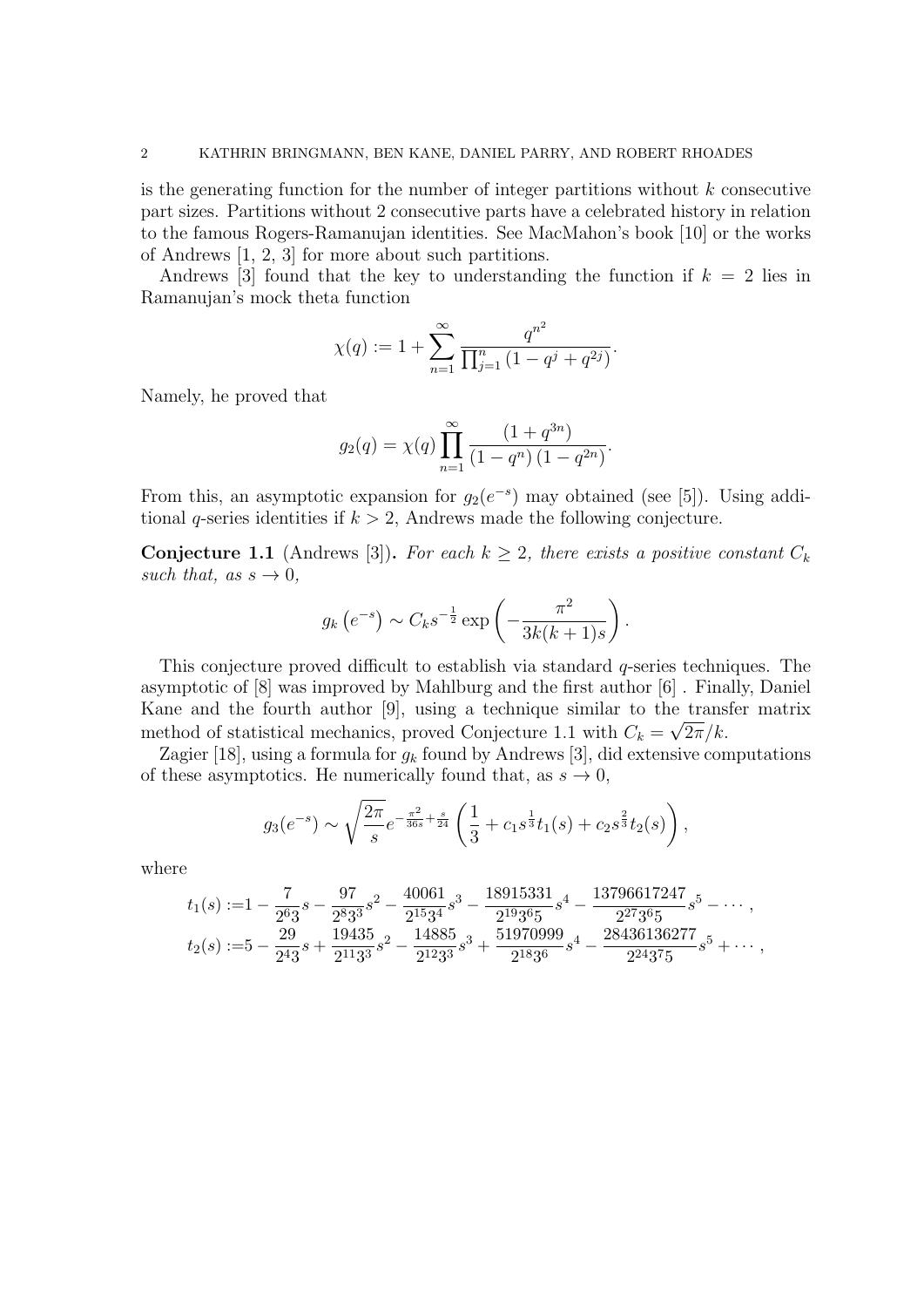and

$$
c_1 := \frac{3^{-\frac{1}{6}}\Gamma\left(\frac{1}{3}\right)}{8\pi} \quad \text{and} \quad c_2 := \frac{3^{\frac{1}{6}}\Gamma\left(\frac{2}{3}\right)}{32\pi}.\tag{1.1}
$$

The computations of Zagier are tantalizing because of the rational values appearing in the expansion of  $t_1(s)$  and  $t_2(s)$  and curious because of the powers of  $s^{1/3}$  which are atypical in similar partition problems. We establish Zagier's numerics and its generalizations for all k.

**Theorem 1.2.** For every  $k \in \mathbb{N}$  with  $k > 1$ , and  $N \in \mathbb{N}_0$ , we have, as  $s \to 0$ ,

$$
g_k(e^{-s}) = \frac{1}{k+1} \sqrt{\frac{2\pi}{s}} e^{-\frac{\pi^2}{3k(k+1)s} + \frac{s}{24}} \left( \frac{k+1}{k} + \sum_{j=1}^{kN} \beta_k(j) s^{\frac{j}{k}} + O\left(s^N\right) \right),
$$

where

$$
\beta_k(j) := b_k(j)(k+1)^{-j}k^{\frac{j(k+1)}{k}} + \sum_{kr+\ell=j} b_k(\ell) \sum_{n=1}^{\infty} a_{n,r}(-\ell)^n(k+1)^{n-\ell}k^{\frac{\ell(k+1)}{k}-n}
$$

with

$$
b_k(j) := \frac{k+1}{k\pi j!}(-1)^{j+1}\sin\left(\frac{\pi j(k-1)}{k}\right)\Gamma\left(\frac{j(k+1)}{k}\right) \tag{1.2}
$$

and the  $a_{n,r}$  are rational numbers defined in (4.2). Moreover, for each  $0 < j < k$  and  $m \in \mathbb{N}$ , the values  $\beta_k(j + mk)/\beta_k(j) \in \mathbb{Q}$ .

Remark. Theorem 1.2 confirms Zagier's numerics in the case  $k = 3$ .

As is the case of  $g_2$ , modular forms (and mock modular forms) arise as generating functions in many partition problems. Knowing that certain generating functions are modular gives one access to deep theoretical tools to prove results in other areas. On the other hand our knowledge of q-hypergeometric series currently fall far short of a comprehensive theory to describe the interplay between them and modular forms. A recent conjecture of W. Nahm [12] relates the modularity of such series to K-theory. In the situation of interest, with the exception of the case  $k = 2$ , there are no modularity results for  $q_k$ .

Our proof technique demonstrates the connection between the series  $g_k$  and Wright's generalization of the Bessel function

$$
\phi(\rho,\beta;z) := \sum_{n=0}^{\infty} \frac{z^n}{n!\Gamma(\beta - \rho n)}
$$
\n(1.3)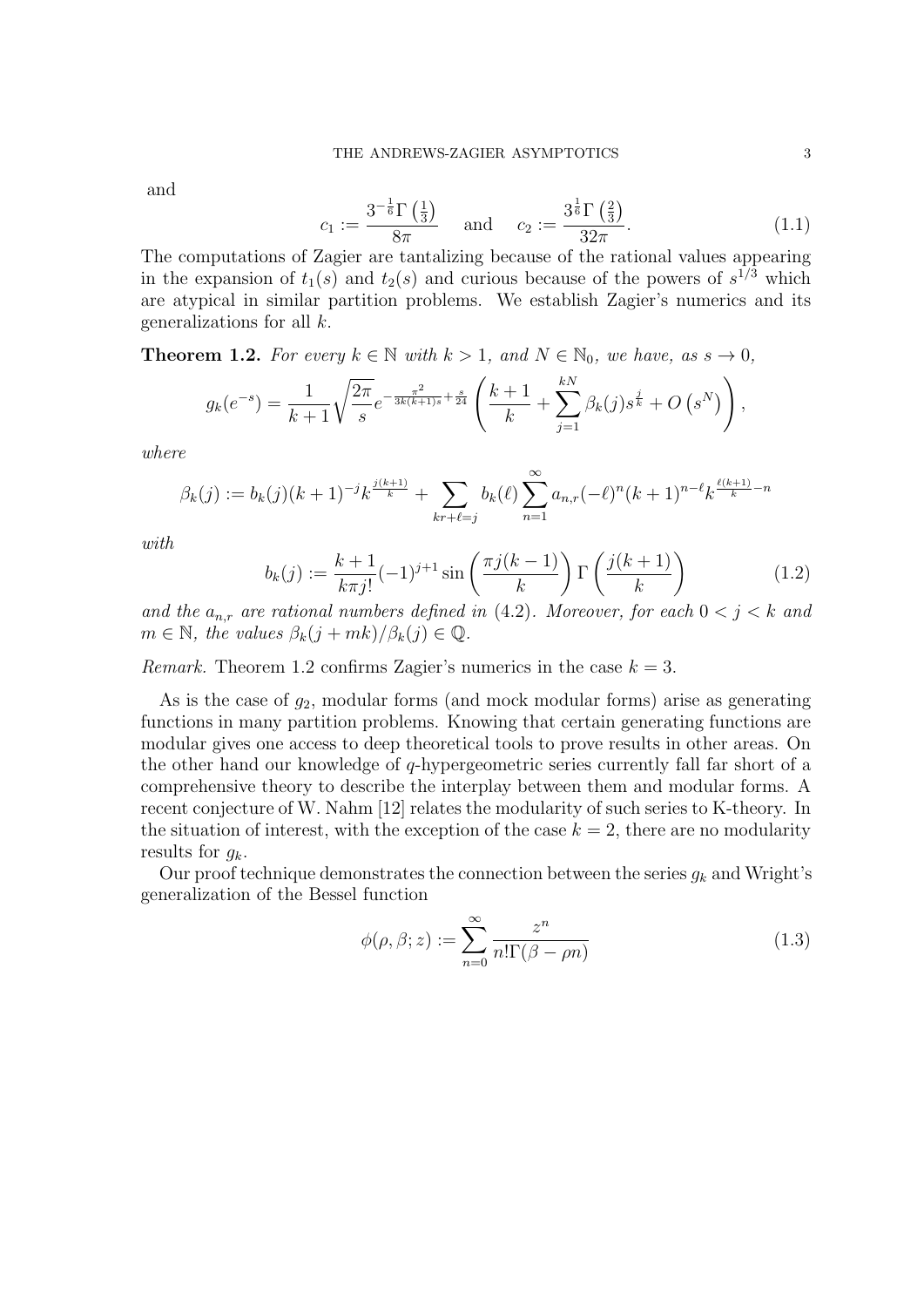with  $\rho < 1$  and  $\beta \in \mathbb{C}$ . In particular, as  $s \to 0$ , we establish that the leading term in the relative error  $R_k$  (equation (3.2)) is proportional to the real part of a Wright function

$$
g_k(q) \sim \frac{2}{k+1} \sqrt{\frac{2\pi}{s}} e^{-\frac{\pi^2}{3k(k+1)s} + \frac{s}{24}} \operatorname{Re}\left(\phi\left(\frac{k}{k+1}, 1; \frac{(k+1)^{\frac{k}{k+1}}}{k} e^{\frac{\pi i k}{k+1}} s^{-\frac{1}{k+1}}\right)\right).
$$

In particular, for  $k = 3$ , a result of Wright [17, equation (3.5) and Section 4] gives, as  $s \to 0$ 

$$
\frac{1}{2} \operatorname{Re} \left( \phi \left( \frac{3}{4}, 1; \frac{4^{\frac{3}{4}}}{3} e^{\frac{3\pi i}{4}} s^{-\frac{1}{4}} \right) \right) \sim \frac{1}{3} + c_1 s^{\frac{1}{3}} + 5c_2 s^{\frac{2}{3}} + O(s), \tag{1.4}
$$

where  $c_1$  and  $c_2$  are as in (1.1). These are Zagier's asymptotics up to  $O(s)$ . We believe that such comparison and application of other  $q$  analogues of generalized hypergeometric functions may be useful in other asymptotic problems.

The paper is organized as follows. Section 2 contains notation and basic results about the q-functions used throughout the paper. Section 3 defines the relative error between the series  $g_k$  and the expected main term. Section 4 shows that the relative error can be approximated by the Wright function and its "moments".

### **ACKNOWLEDGEMENTS**

The research of the first author is supported by the Alfried Krupp Prize for Young University Teachers of the Krupp foundation and the research of the first and the third author leading to these results receives funding from the European Research Council under the European Union's Seventh Framework Programme (FP/2007-2013) / ERC Grant agreement n. 335220 - AQSER. The research of the seond author was supported by grants from the Research Grants Council of the Hong Kong SAR, China (project numbers HKU 27300314, 17302515, and 17316416). The third author thanks Alexandre Eremenko, Sergei Sitnik, and the MathOverflow users for helping to name the Wright function. The authors thank Karl Mahlburg and the anonymous referee for helpful comments on an earlier version of this paper.

### 2. Notation and Preliminary Results

This section contains some preliminary results that we require for the proof of Theorem 1.2 as well as some q-series notation. Wright  $[14, 15, 17]$  established asymptotics for  $\phi(\rho, \beta; z)$ , defined in (1.3), in all domains. Unfortunately, a direct application of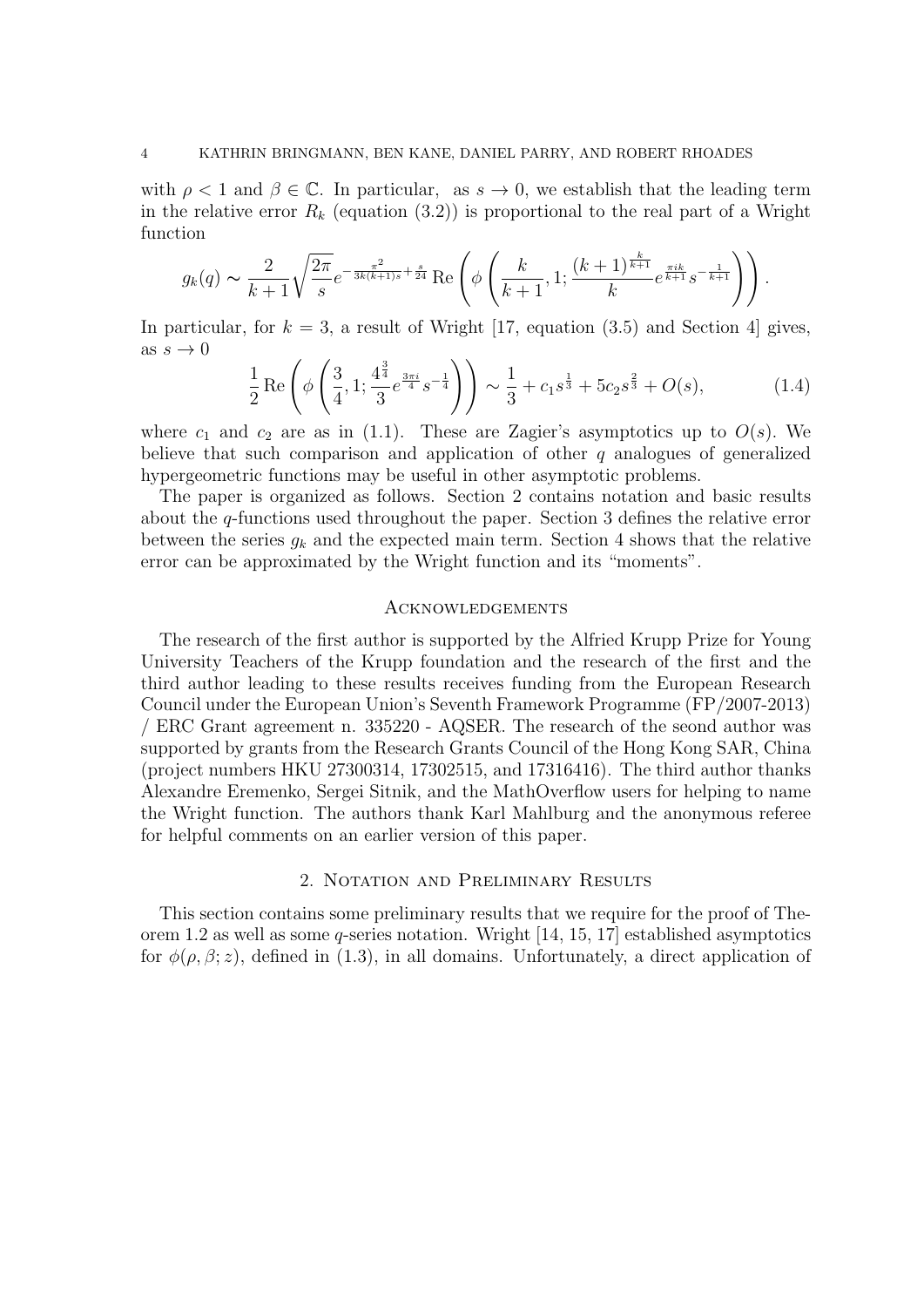these asymptotics in our setting (see equation (1.4)) produces a degenerate answer. Namely, from [17, Theorem 1] with  $Y = -\frac{1}{k(k+1)}$  $k(k+1)s$ 

$$
\phi\left(\frac{k}{k+1}, 1; \frac{(k+1)^{\frac{k}{k+1}}}{k} e^{\frac{\pi i k}{k+1}} s^{-\frac{1}{k+1}}\right) \sim i\sqrt{k(k+1)s} e^{\frac{1}{k(k+1)s}} \sum_{m=0}^{M-1} A_m (-1)^m (k(k+1)s)^m,
$$

where the coefficients  $A_m$  are given in [17]. Taking real parts shows that

$$
\operatorname{Re}\left(\phi\left(\frac{k}{k+1},1;\frac{(k+1)^{\frac{k}{k+1}}}{k}e^{\frac{\pi i k}{k+1}}s^{-\frac{1}{k+1}}\right)\right) = O(1).
$$

A little more nuance needs to be applied to Wright's work to obtain a meaningful estimate.

Proposition 2.1. If  $\frac{1}{2} \leq \rho < 1$  with  $|\arg(-e^{2\pi i \rho})| < \frac{\pi}{2}$  $\frac{\pi}{2}(1+\rho)$  and  $z>0$ , then, for  $L \in \mathbb{N}$ ,

$$
\operatorname{Re}\left(\phi\left(\rho,1;z e^{\pi i\rho}\right)\right) = \frac{1}{2\rho} + \frac{1}{2\pi\rho} \sum_{\ell=1}^{L-1} \frac{(-1)^{\ell+1}}{\ell!} \Gamma\left(\frac{\ell}{\rho}\right) z^{-\frac{\ell}{\rho}} \sin\left(\frac{\pi \ell (2\rho - 1)}{\rho}\right) + O\left(z^{-\frac{L}{\rho}}\right).
$$

Proof. We apply the identity

$$
\frac{1}{\Gamma(z)\Gamma(1-z)} = -\frac{1}{\pi}\sin(\pi z)
$$
\n(2.1)

and the double angle formula to show that

Re 
$$
(\phi(\rho, 1; z e^{\pi i \rho})) = \frac{1}{2\rho} + \frac{1}{2\pi} \text{Im} (D (z e^{2\pi i \rho}))
$$
,

where

$$
D(w) := \gamma \left(\frac{1}{\rho} - 1\right) + \frac{1}{\rho} \log(-w) + \sum_{m=1}^{\infty} \frac{w^m \Gamma(\rho m)}{m!}.
$$

Equation (3.5) of [17] states that if  $|\arg(-w)| < \pi/2(1+\rho)$ , then

$$
D(w) = \frac{1}{\rho} \sum_{m=1}^{L-1} \frac{(-1)^m}{m!} \Gamma\left(\frac{m}{\rho}\right) (-w)^{-\frac{m}{\rho}} + O\left(w^{-\frac{L}{\rho}}\right).
$$

Note that Wright [17] used the notation  $\sigma = \rho$  and  $\beta = 1$ . Moreover, our  $D(w)$  is  $d(w)$  adjusted for the  $t = 0$  singularity. This adjustment is discussed Section 4 of the same paper.

 $\Box$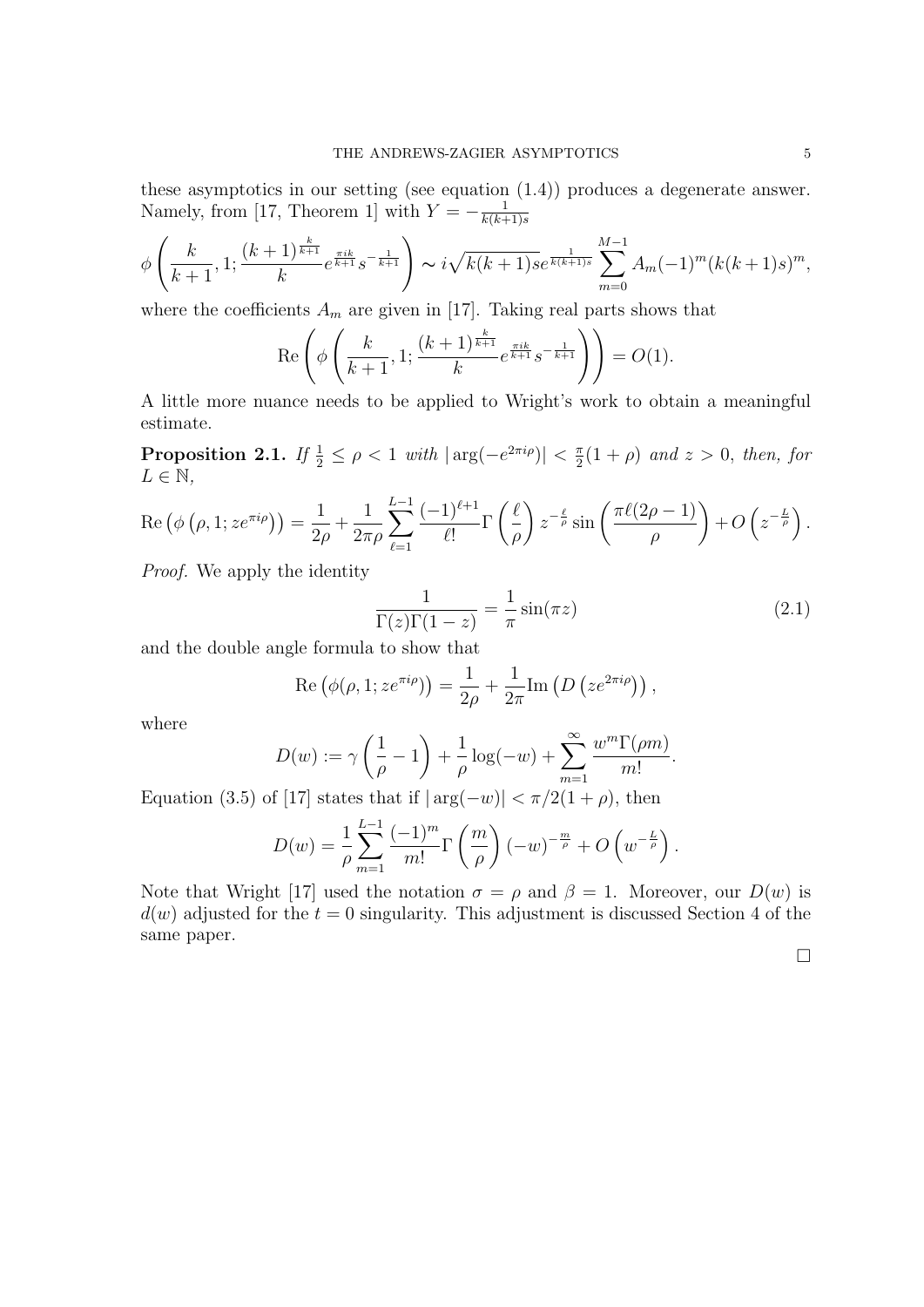# 6 KATHRIN BRINGMANN, BEN KANE, DANIEL PARRY, AND ROBERT RHOADES

Throughout, we use the following q-notation ( $z \in \mathbb{C}$ ):

$$
(z;q)_{\infty} := \prod_{m=0}^{\infty} (1 - zq^{m}),
$$
  
\n
$$
(q;q)_{z} := \frac{(q;q)_{\infty}}{(q^{z+1};q)_{\infty}},
$$
  
\n
$$
\theta(z,q) := \sum_{n \in \mathbb{Z}} (-1)^{n} z^{n} q^{n^{2}},
$$
  
\n
$$
\Gamma_{q}(z) := (q;q)_{z-1} (1-q)^{1-z}.
$$
\n(2.2)

The Jacobi function has the product expansion (see (100.2) of [13])

$$
\theta(z,q) = \prod_{n=1}^{\infty} \left(1 - q^{2n}\right) \left(1 - zq^{2n-1}\right) \left(1 - z^{-1}q^{2n-1}\right),\tag{2.3}
$$

and satisfies the following inversion formula (with  $z := e^{2\pi i u}$ ) (see (38.2) of [13])

$$
\theta(z,q) = \sqrt{\frac{\pi}{s}} \sum_{n \text{ odd}} e^{-\frac{\pi^2}{4s}(n+2u)^2}.
$$
 (2.4)

Next, we recall two identities due to Euler, which state that [2, equations (2.25) and  $(2.2.6)$ 

$$
\frac{1}{(z;q)_{\infty}} = \sum_{n=0}^{\infty} \frac{z^n}{(q;q)_n},
$$

$$
(z;q)_{\infty} = \sum_{n=0}^{\infty} \frac{(-1)^n z^n q^{\frac{n(n-1)}{2}}}{(q;q)_n}.
$$

Moreover, we require the following asymptotic behavior

$$
(q;q)_{\infty} = \sqrt{2\pi} s^{-\frac{1}{2}} \exp\left(-\frac{\pi^2}{6s} + \frac{s}{24}\right) \left(1 + O\left(e^{-\frac{4\pi^2}{s}}\right)\right),\tag{2.5}
$$

which is easily derived from the transformation formula

$$
(q;q)_{\infty} = \sqrt{\frac{2\pi}{s}} e^{-\frac{\pi^2}{6s} + \frac{s}{24}} \prod_{n=1}^{\infty} \left( 1 - e^{-\frac{4\pi^2 n}{s}} \right)
$$
 (2.6)

(see (118.5) of [13]).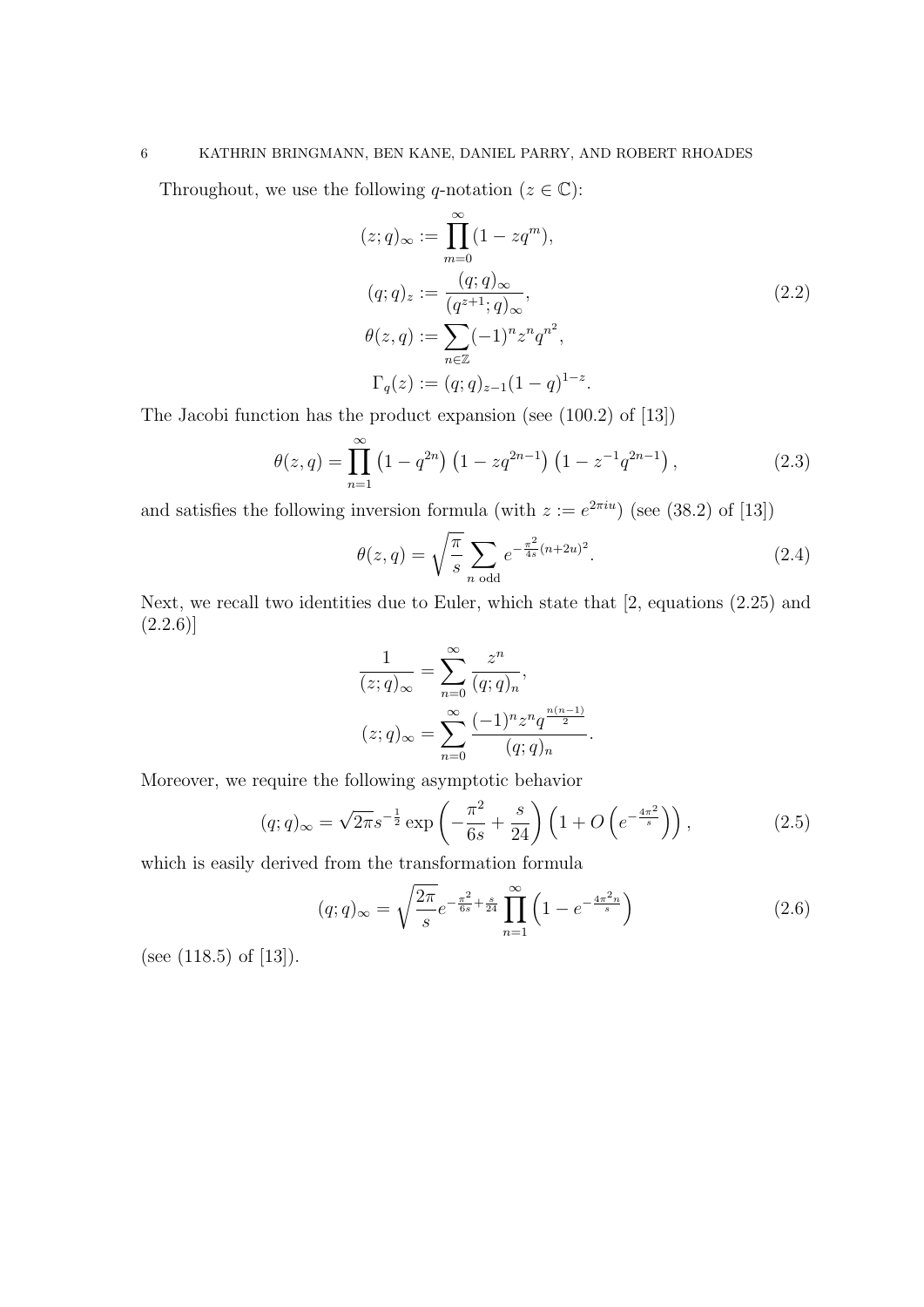The following lemma is used in Section 3 to identify terms which can be asymptotically ignored in a q-hypergeometric expression for  $g_k$ .

**Lemma 2.2.** As  $s \to 0$  and  $x \to \infty$ , we have

$$
\frac{1}{(q;q)_{x-3}(q;q)_{-x}} = O\left(sq^{-\frac{x(x-3)}{2}}\right).
$$

Proof. By (2.3)

$$
(q^{x-2};q)_{\infty} (q^{1-x};q)_{\infty} (q;q)_{\infty} = \theta \left( q^{x-\frac{3}{2}}, q^{\frac{1}{2}} \right).
$$

Dividing by  $(q; q)_{\infty}^{3}$  and using (2.2) then results in

$$
\frac{1}{(q)_{x-3}(q)_{-x}} = \frac{\theta\left(q^{x-\frac{3}{2}}, q^{\frac{1}{2}}\right)}{(q;q)_\infty^3}.
$$
\n(2.7)

By (2.5)

$$
\frac{1}{(q;q)^3_{\infty}} = \frac{s^{\frac{3}{2}}}{\sqrt{8\pi^3}} \exp\left(\frac{\pi^2}{2s} - \frac{s}{8}\right) \left(1 + O\left(e^{-\frac{4\pi^2}{s}}\right)\right).
$$

Moreover (2.4) yields

$$
\theta\left(q^{x-\frac{3}{2}},q^{\frac{1}{2}}\right) = \sqrt{\frac{8\pi}{s}}\text{Re}\left(\exp\left(\frac{\left(\pi i + s\left(x-\frac{3}{2}\right)\right)^2}{2s}\right)\right)\left(1 + O\left(e^{-\frac{4\pi^2}{s}}\right)\right).
$$

Combining these approximations with (2.7) gives

$$
\frac{1}{(q;q)_{x-3}(q;q)_{-x}} = \frac{s}{\pi} \text{Re}\left(\exp\left(\frac{(\pi i + s(x-\frac{3}{2}))^{2} + \pi^{2}}{2s}\right)\right) \left(1 + O\left(e^{-\frac{4\pi^{2}}{s}}\right)\right)
$$
\n
$$
= -\frac{sq^{-\frac{(x-\frac{3}{2})^{2}}{2}}}{\pi} \sin(\pi x) \left(1 + O\left(e^{-\frac{4\pi^{2}}{s}}\right)\right) = O\left(sq^{-\frac{x(x-3)}{2}}\right).
$$

The following is derived from [11, Theorem 2] after applying (2.5) (see also [19]). **Theorem 2.3.** For  $x \in \mathbb{R} \backslash \{-\mathbb{N}_0\}$  and  $N \in \mathbb{N}_0$ , as  $|s| \to 0$ ,

$$
\frac{\Gamma(x)}{\Gamma_q(x)} \left(\frac{1-q}{s}\right)^{1-x} q^{\frac{x(x-1)}{2}} = q^{\frac{x(x-1)}{4}} \exp\left(-\sum_{j=1}^N \frac{B_{2j}B_{2j+1}(x)}{2j(2j+1)!} s^{2j} + O_N\left(|s|^{2N+1}\right)\right),\,
$$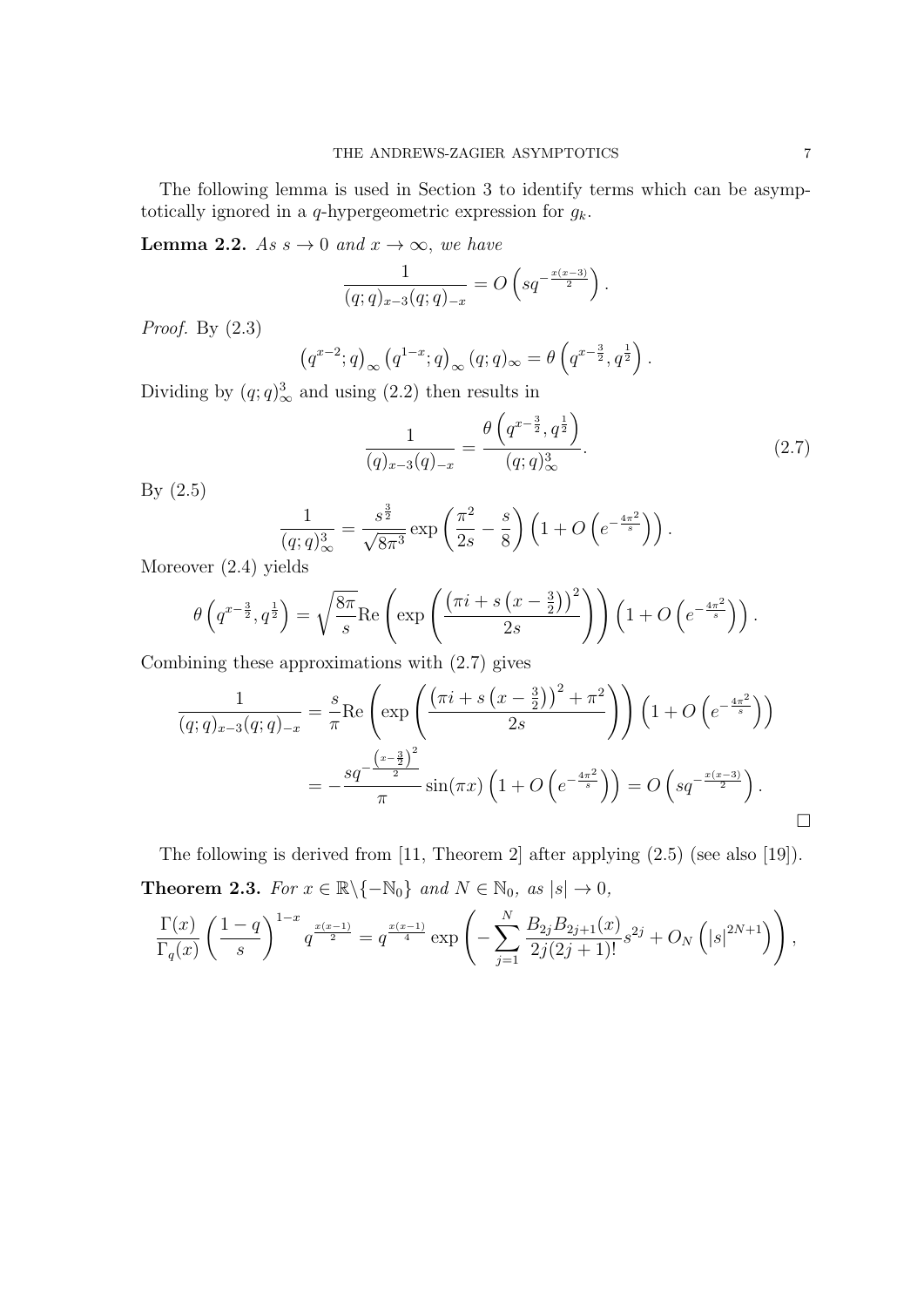where  $B_k(x)$  are the Bernoulli polynomials and  $B_k$  are the Bernoulli numbers. Moreover, this asymptotic can be taken to hold on compact subsets of the complex s-plane.

## 3. The Relative Error

In this section, we asymptotically approximate  $g_k$  and define a relative error term which is then compared to the Wright function.

We start by representing  $g_k$  as an infinite sum of theta functions (see equation (3.3) in [3])

$$
g_k(q) = \frac{1}{(q^k; q^k)_{\infty}} \sum_{m=0}^{\infty} \frac{(-1)^m q^{\frac{km(m+1)}{2}} (q^{k+1-km}; q^{k+1})_{\infty}}{(q^k; q^k)_m} \theta \left(q^{km}, q^{\frac{k(k+1)}{2}}\right).
$$
 (3.1)

Turning to the asymptotic expansion of  $g_k$ , it follows from Conjecture 1.1, with the constant as established in [9], and (2.5) that

$$
g_k(e^{-s}) \sim \frac{k+1}{k} \frac{(q^{k+1}; q^{k+1})_{\infty}}{(q^k; q^k)_{\infty}} \sqrt{\frac{2\pi}{k(k+1)s}} e^{-\frac{\pi^2}{2k(k+1)s}}.
$$

Thus it is natural to define the relative error

$$
R_k(q) := g_k(q) \frac{\left(q^k; q^k\right)_{\infty}}{\left(q^{k+1}; q^{k+1}\right)_{\infty}} \sqrt{\frac{k(k+1)s}{2\pi}} e^{\frac{\pi^2}{2k(k+1)s}}
$$
(3.2)

and hence  $\lim_{q\to 1} R_k(q) = (k+1)/k$ .

The next lemma transforms the theta term in (3.1) to identify a leading term for the relative error  $R_k$  in terms of the q-series

$$
\mathcal{I}_n(s) := \sum_{m=0}^{\infty} \frac{(-1)^m e^{\frac{\pi i m n}{k+1}} q^{\frac{km(m+1)}{2} - \frac{km^2}{2(k+1)}}}{(q^k; q^k)_m (q^{k+1}; q^{k+1})_{-\frac{km}{k+1}}}.
$$

*Remark.* The function  $\mathcal{I}_1$  is closely related to the q-Wright function defined in [7]. The main difference is that  $(k+1)/k$  is not an integer in our case.

**Lemma 3.1.** For every  $q \in (0,1)$ , we have

$$
R_k(q) = \sum_{n \text{ odd}} e^{-\frac{\pi^2 (n^2 - 1)}{2k(k+1)s}} \mathcal{I}_n(s).
$$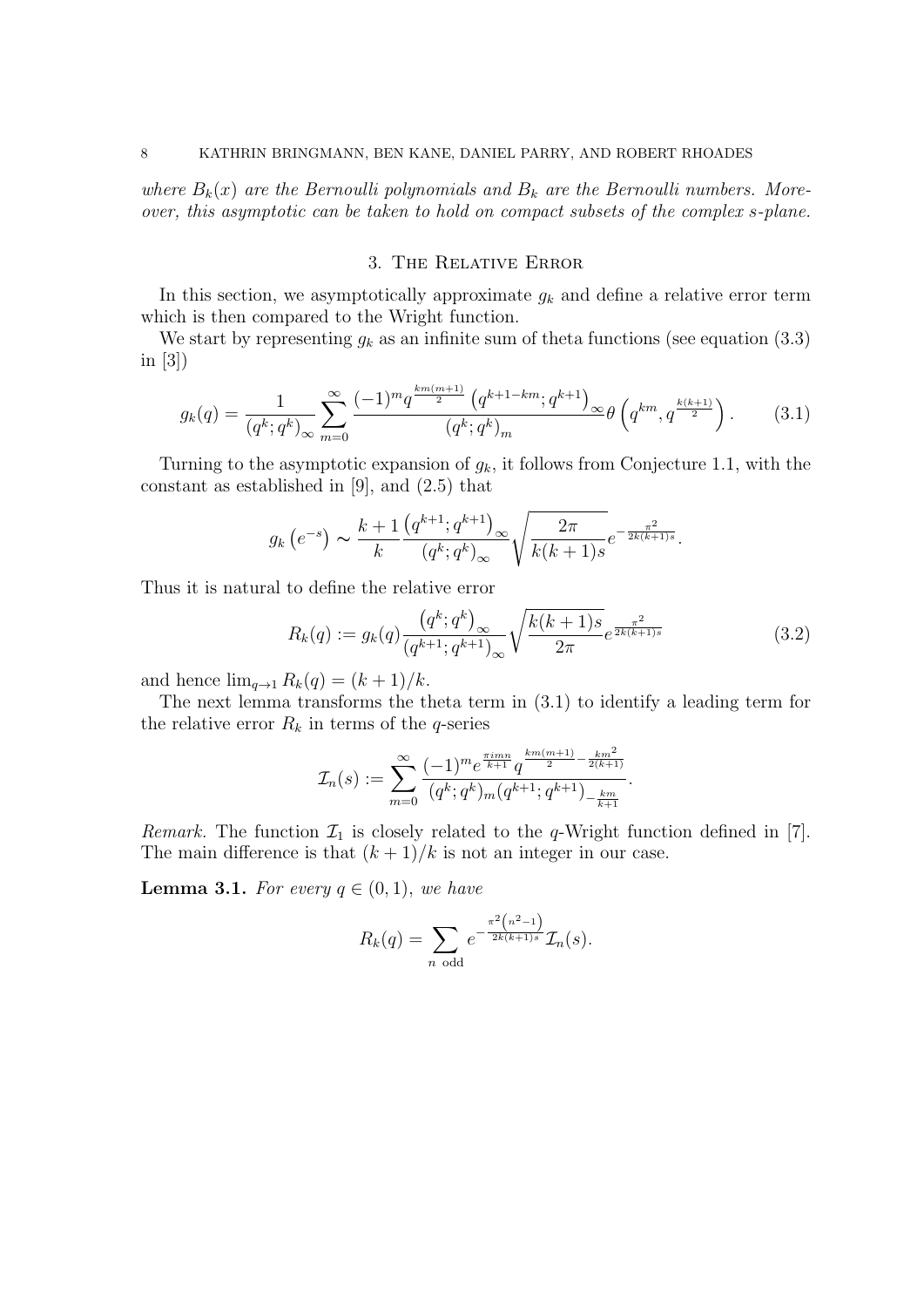Proof. Rewriting (3.1), we obtain that

$$
g_k(q) = \frac{\left(q^{k+1};q^{k+1}\right)_{\infty}}{(q^k;q^k)_{\infty}} \sum_{m=0}^{\infty} \frac{(-1)^m q^{\frac{km(m+1)}{2}} \theta\left(q^{km},q^{\frac{k(k+1)}{2}}\right)}{(q^k;q^k)_m (q^{k+1};q^{k+1})_{-\frac{km}{k+1}}}.
$$

Lemma 3.1 now follows by applying the transformation law (2.4), to yield that

$$
\theta\left(q^{km}, q^{\frac{k(k+1)}{2}}\right) = \sqrt{\frac{2\pi}{k(k+1)s}} q^{-\frac{km^2}{2(k+1)}} \sum_{n \text{ odd}} e^{\frac{\pi imn}{k+1}} e^{-\frac{\pi^2 n^2}{2k(k+1)s}}.
$$

The next lemma bounds the terms in the summation for  $R_k$  in Lemma 3.1. **Lemma 3.2.** For all  $n \in \mathbb{N}$  and  $s > 0$ , we have, as  $s \to 0$ ,

$$
\mathcal{I}_n(s) = O\left(\frac{1}{s^3} \exp\left(\frac{\pi^2}{6k(k+1)s}\right)\right)
$$

uniformly in n.

*Proof.* Let us first note that for  $x > 1$ ,  $(1 - q^x)^{-1} < (1 - q)^{-1}$ , so that

$$
(q;q)_x = \frac{(q;q)_{x+3}}{(1-q^{x+3})(1-q^{x+2})(1-q^{x+1})} = O\left(\frac{(q;q)_{x+3}}{s^3}\right).
$$
 (3.3)

Applying Lemma 2.2 with  $x = km/(k+1)$ , yields, using (3.3),

$$
\frac{1}{(q^k;q^k)_m (q^{k+1};q^{k+1})_{-\frac{km}{k+1}}} = O\left(s \frac{\left(g^{k+1};q^{k+1}\right)_{\frac{km}{k+1}-3}}{(q^k;q^k)_m} q^{-\frac{k^2m^2}{2(k+1)} + \frac{3km}{2}}\right)
$$
\n
$$
= O\left(\frac{\left(q^{k+1};q^{k+1}\right)_{\frac{km}{k+1}}}{s^2(q^k;q^k)_m} q^{-\frac{k^2m^2}{2(k+1)}}\right)
$$
\n
$$
= O\left(\frac{\left(q^{k+1};q^{k+1}\right)_{\infty}}{(q^k;q^k)_{\infty}} \frac{1}{s^2} \frac{\left(q^k q^{km};q^k\right)_{\infty}}{(q^{km+k+1};q^{k+1})_{\infty}} q^{-\frac{k^2m^2}{2(k+1)}}\right)
$$
\n
$$
= O\left(\frac{\left(q^{k+1};q^{k+1}\right)_{\infty}}{\left(q^k;q^k\right)_{\infty} s^2} q^{-\frac{k^2m^2}{2(k+1)}}\right).
$$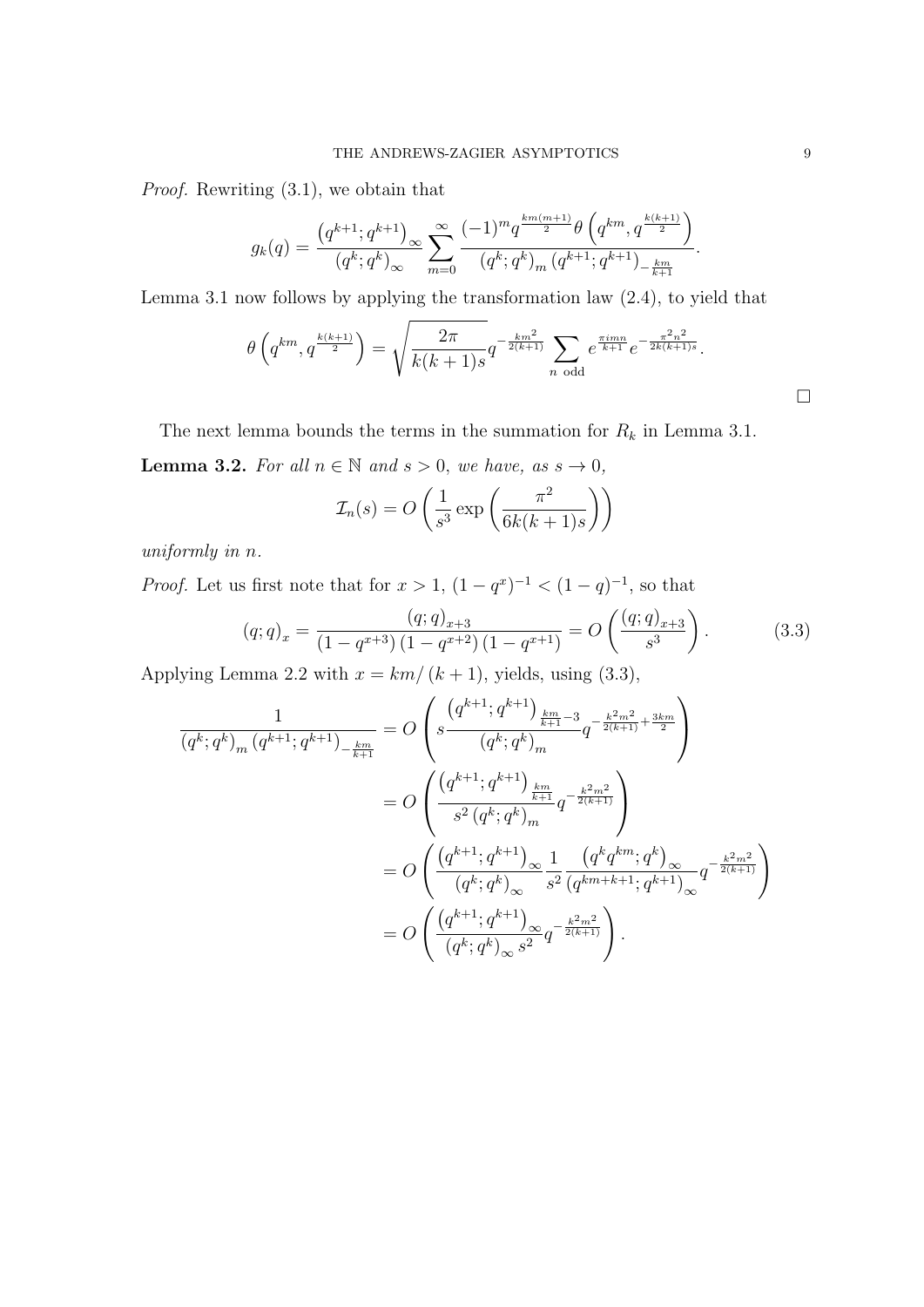The last equality follows since

$$
(1 - q^{k(m+j)}) < (1 - q^{(k+1)(m+j)}),
$$

which implies that

$$
\frac{\left(q^k q^{km};q^k\right)_{\infty}}{\left(q^{km+k+1};q^{k+1}\right)_{\infty}} < 1.
$$

Combining the above gives

$$
\mathcal{I}_n(s) = O\left(\frac{(q^{k+1}; q^{k+1})_{\infty}}{(q^k; q^k)_{\infty} s^2} \frac{1}{1 - q^{\frac{k}{2}}}\right).
$$

The claim then follows by  $(2.6)$ .

The next lemma determines the main terms in the summation for  $R_k$  in Lemma 3.1 explicitly.

**Lemma 3.3.** For  $s > 0$  and  $N \in \mathbb{N}$ , we have

$$
R_k(q) = \mathcal{I}_1(s) + \mathcal{I}_{-1}(s) + O(s^N) = 2\text{Re}(\mathcal{I}_1(s)) + O(s^N).
$$

Proof. We have, using Lemma 3.1, Lemma 3.2, and the integral comparison test,

$$
|R_k(q) - \mathcal{I}_1(s) - \mathcal{I}_{-1}(s)| \leq 2 \frac{1}{s^3} e^{\frac{\pi^2}{6k(k+1)s}} \sum_{\substack{n \text{ odd} \\ n \geq 3}} e^{-\frac{\pi^2 (n^2 - 1)}{2k(k+1)s}} = O\left(\frac{1}{s^3} e^{\frac{2\pi^2}{3k(k+1)s}} \int_2^{\infty} e^{-\frac{\pi^2 x^2}{2k(k+1)s}} dx\right) = O\left(s^N\right).
$$

## 4. Relative Error in terms of the Wright Function

In this section, we continue the study of  $\mathcal{I}_1(s)$ , relating it, and thus the relative error  $R_k$ , to the Wright function. By definition

$$
\mathcal{I}_{-1}(s) = \sum_{m=0}^{\infty} \frac{e^{\frac{\pi i mk}{k+1}} q^{\frac{k^2 m^2}{2(k+1)}}}{\Gamma_{q^k}(m+1)\Gamma_{q^{k+1}}\left(1 - \frac{km}{k+1}\right)} \left(\frac{\left(1 - q^{k+1}\right)^{\frac{k}{k+1}} q^{\frac{k}{2}}}{1 - q^k}\right)^m.
$$

Define  $w$  by

$$
\frac{(1-q^{k+1})^{\frac{k}{k+1}}q^{\frac{k}{2}}}{1-q^k} \sim \frac{(k+1)^{\frac{k}{k+1}}}{ks^{\frac{1}{k+1}}}=:w \text{ as } q \to 1
$$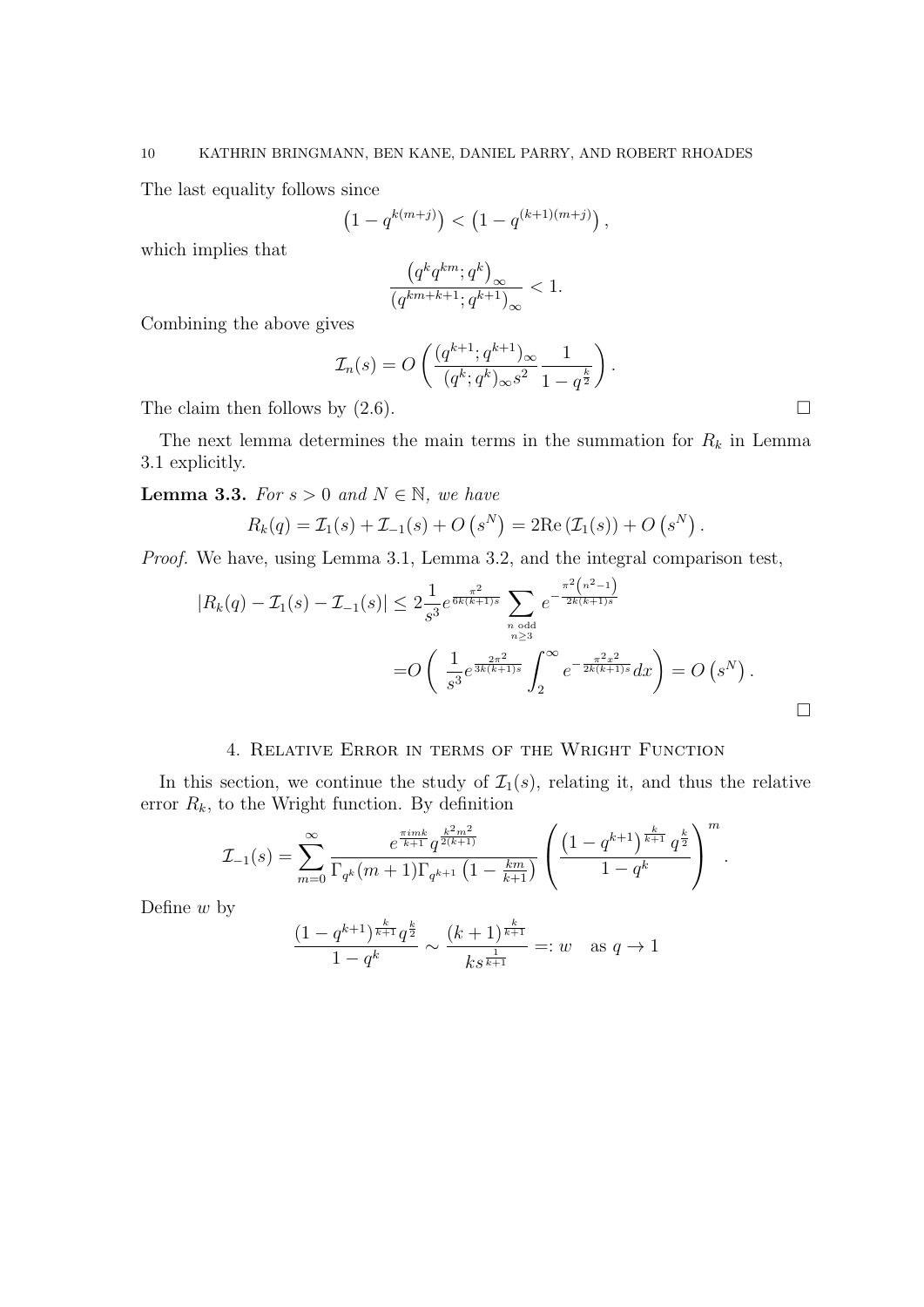and write

$$
\mathcal{I}_{-1}(s) = \sum_{m=0}^{\infty} \frac{w^m e^{\frac{\pi i m k}{k+1}} h_q(m)}{\Gamma(m+1) \Gamma\left(1 - \frac{km}{k+1}\right)},
$$

where, for  $z \in \mathbb{C}$ ,

$$
h_q(z) := q^{\frac{k^2 z^2}{2(k+1)} + \frac{kz}{2}} \frac{\Gamma(z+1)\Gamma\left(1 - \frac{kz}{k+1}\right)}{\Gamma_{q^k}(z+1)\Gamma_{q^{k+1}}\left(1 - \frac{kz}{k+1}\right)} \left(\frac{1 - q^{k+1}}{(k+1)s}\right)^{\frac{kz}{k+1}} \left(\frac{ks}{1 - q^k}\right)^z.
$$

For every  $s > 0$ ,  $\Gamma_q(z)$  is, as a function of z, a nonzero meromorphic function with simple poles only if  $q^{z+m} = 1$  for some  $m \in \mathbb{N}_0$ . Therefore,  $\Gamma(z)/\Gamma_q(z)$  can be continued to an entire function in z and thus the same is true for  $h_q(z)$ . Hence, it is possible to define z-Taylor coefficients for  $h_q(z)$ . Namely,

$$
h_q(z) = a_0(s) + a_1(s)z + a_2(s)z^2 + a_3(s)z^3 + \cdots
$$
 (4.1)

We must then expand each  $a_n(s)$  in terms of powers of s and show that while  $a_0(s) = 1$ ,  $a_n(s) = O(s)$  as  $s \to 0$ .

**Lemma 4.1.** With  $a_n(s)$  defined in (4.1), there exists numbers  $a_{n,j}$ , such that

$$
a_n(s) = \begin{cases} 1 & \text{if } n = 0, \\ a_{n, \lceil \frac{n}{2} \rceil} s^{\lceil \frac{n}{2} \rceil} + a_{n, \lceil \frac{n}{2} \rceil + 1} s^{\lceil \frac{n}{2} \rceil + 1} + \dots + a_{n, N} s^N + O_N \left( s^{N+1} \right) & \text{if } n > 0, \end{cases}
$$

for  $N \in \mathbb{N}_0$ . Furthermore  $a_n(s) \ll s^{\frac{n}{2}}$  uniformly in n as  $s \to 0$ .

*Proof.* Since the z-Taylor series of  $h_q(z)$  converges uniformly on compact subsets, we obtain  $h_q(z) = \sum_{n=0}^{\infty} \sum_{j=0}^{\infty} a_{n,j} s^j z^n$ . Applying Theorem 2.3 twice gives

$$
h_q(z) = q^{-\frac{kz^2}{4(k+1)} + \frac{kz}{2}} \exp\left(-\sum_{j=1}^N f_{2j}(z)s^{2j} + O\left(|s|^{2N+2}\right)\right),\tag{4.2}
$$

where

$$
f_{2j}(z) := \frac{B_{2j}\left(B_{2j+1}(1+z)k^{2j} + B_{2j+1}\left(1 - \frac{kz}{k+1}\right)(k+1)^{2j}\right)}{2j(2j+1)!}.
$$

Since

$$
\lim_{s \to 0} h_q\left(\frac{z}{\sqrt{s}}\right) = e^{\frac{k}{4(k+1)}z^2}
$$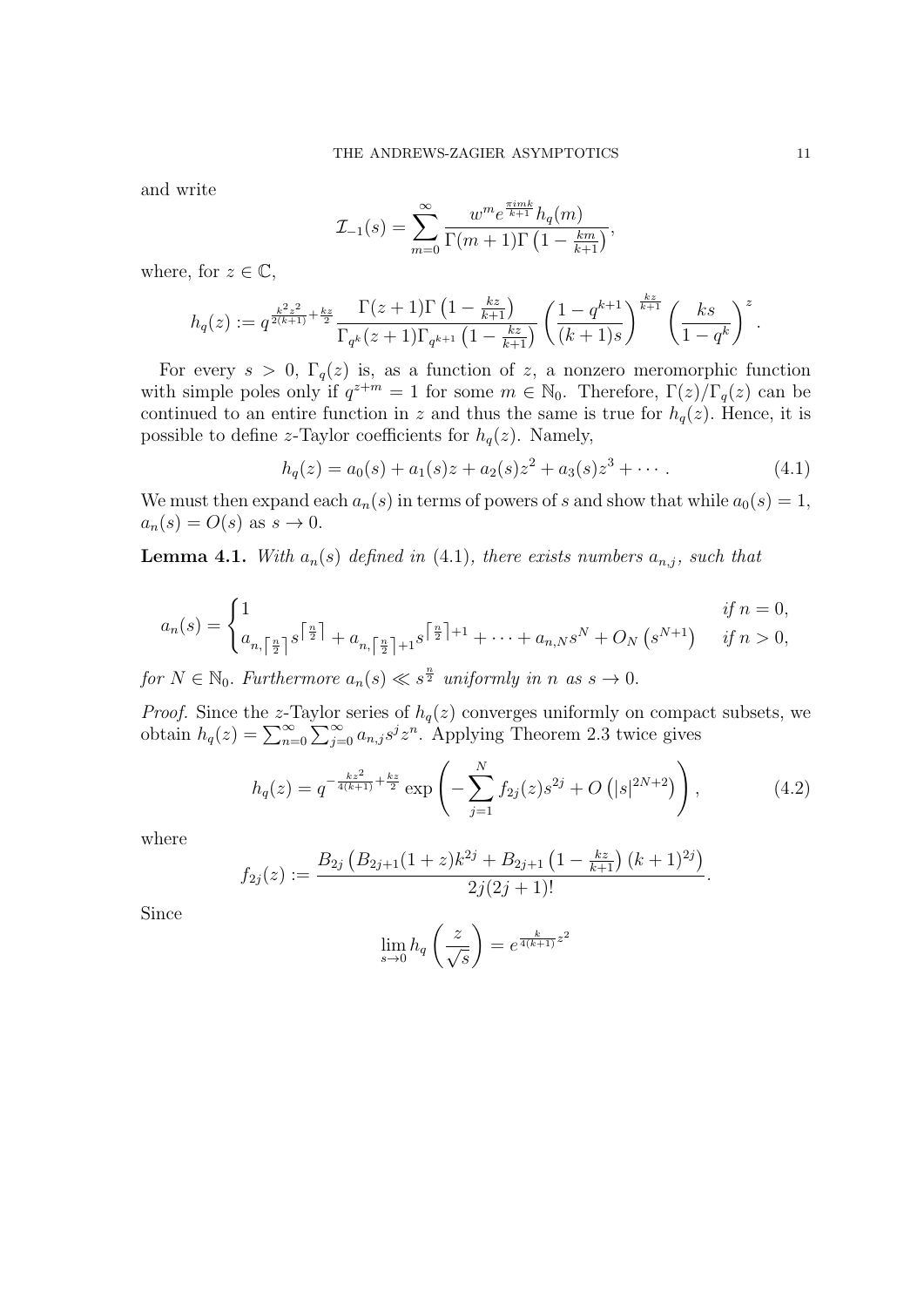by Cauchy's Theorem one obtains

$$
a_{2j}(s) \sim s^j \left(\frac{k}{4(k+1)}\right)^j
$$

and  $a_{2j+1}(s) = o(s^j)$ . It then follows that  $a_j(s) \ll s^{\frac{j}{2}}$  uniformly in j. This is the claimed expansion for  $a_n(s)$  with  $n \geq 1$ . Finally, observe that  $h_q(0) = a_0(s) = 1$ . In particular,

$$
h_q(z) = 1 - \frac{k}{2}sz - s\frac{k^2}{4(k+1)}z^2 + O(s^2).
$$

 $\Box$ 

Using Lemma 3.3 the relative error becomes

$$
R_k(q) = \sum_{j=0}^{\infty} a_j(s) 2 \text{Re}\left(\phi_j\left(\frac{k}{k+1}, 1; e^{-\frac{\pi i k}{k+1}}w\right)\right) + O\left(s^N\right),
$$

where

$$
\phi_j(\rho,\beta;z) := \sum_{m=0}^{\infty} \frac{m^j z^m}{\Gamma(m+1)\Gamma(\beta - \rho m)}.
$$

Note that  $\phi_0(\rho, \beta; z) = \phi(\rho, \beta; z)$  is the usual Wright function given in the introduction. Define

$$
W_j(w) := 2\mathrm{Re}\left(\phi_j\left(\frac{k}{k+1}, 1; e^{-\frac{\pi ik}{k+1}}w\right)\right).
$$

In this notation, (4.1) and Lemma 4.1 yield

$$
R_k(q) = W_0(w) + \sum_{j=1}^{\infty} a_j(s) W_j(w) + O(s^N).
$$
 (4.3)

Since  $\frac{1}{2} \le k/(k+1) \le 1$  and  $w \to \infty$  as  $s \to 0$  we are interested in the behavior of the Wright function for  $\frac{1}{2} \leq \rho < 1$  as  $w \to \infty$ . Proposition 2.1 applies directly with  $\rho = \frac{k}{k+1}$  and yields the following.

**Proposition 4.2.** For  $z > 0$  and  $L \in \mathbb{N}$ ,

$$
W_0(z) = \frac{k+1}{k} + \sum_{\ell=1}^L b_k(\ell) z^{-\frac{\ell(k+1)}{k}} + O\left(z^{-\frac{L(k+1)}{k}}\right),
$$

where  $b_k(\ell)$  is defined in (1.2).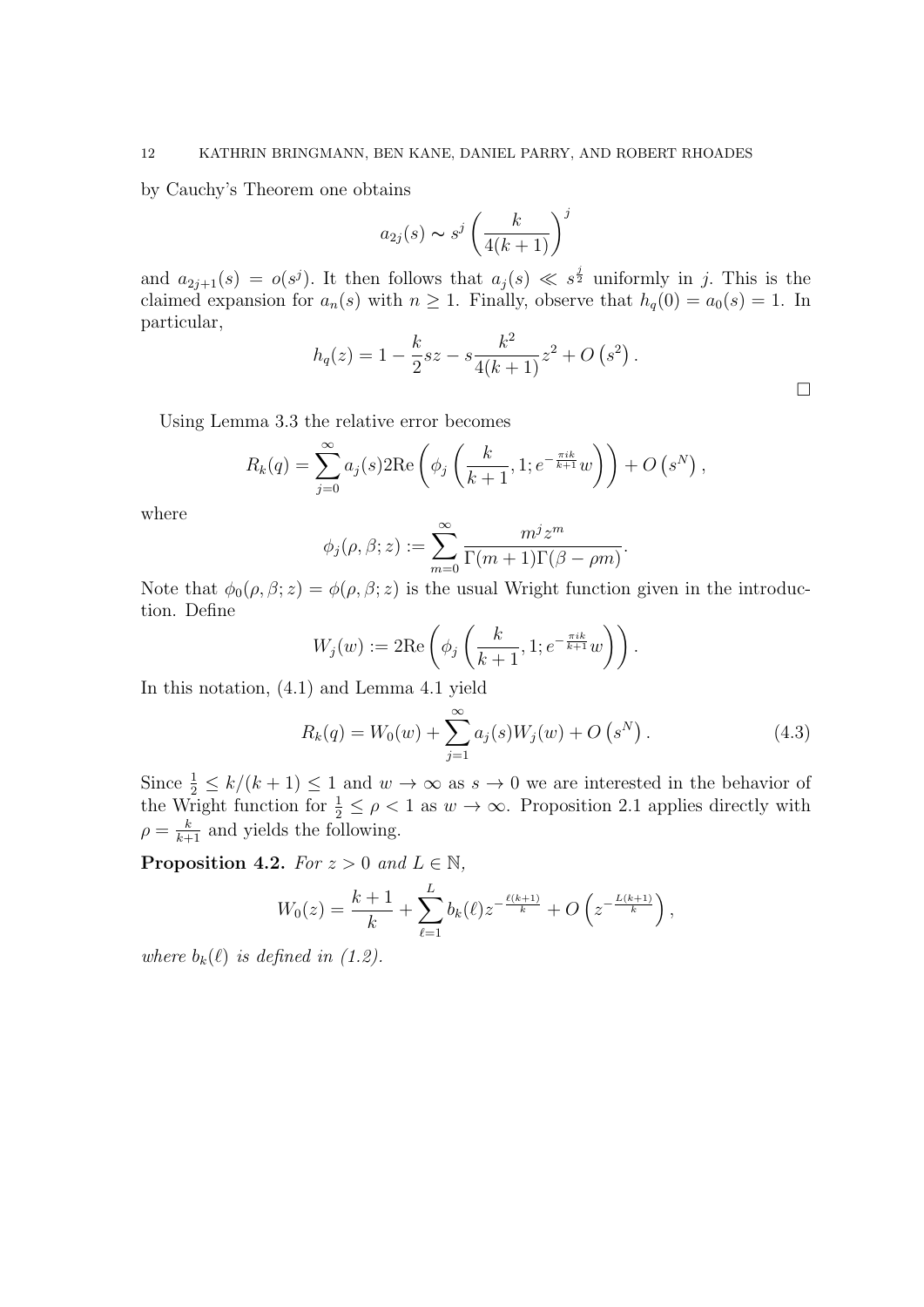The following theorem is a generalization of Proposition 4.2.

**Proposition 4.3.** For every  $z > 0$  and  $j, L \in \mathbb{N}$ 

$$
W_j(z) = \sum_{\ell=1}^{L - \left\lfloor \frac{jk}{k+1} \right\rfloor - 1} \left( -\ell \frac{k+1}{k} \right)^j b_k(\ell) z^{-\frac{\ell(k+1)}{k}}
$$
  
+ 
$$
2 \sum_{m=1}^{\left\lfloor j - \frac{L(k+1)}{k} \right\rfloor} \frac{m^j z^m}{m!} \cos \left( -\frac{\pi mk}{k+1} \right) + O\left( z^{j - \frac{L(k+1)}{k}} \right),
$$

where the implied constant is uniform in j.

*Remark.* If  $j \leq \frac{L(k+1)}{k}$  $\frac{k+1}{k}$ , then the second sum is empty, while if  $j \geq \frac{L(k+1)}{k}$  $\frac{k+1}{k}$ , then the first sum is empty.

Proof. The proof is similar to the proof of Proposition 2.1. We first use  $(2.1)$  to rewrite

$$
W_j(z) = \frac{1}{2\pi} \operatorname{Im} \left( D_j \left( z e^{2\pi i \rho} \right) \right),
$$

where  $\rho = \frac{k}{k+1}$  and, setting  $\delta_{j,1} = 1$  if  $j = 1$  and  $\delta_{j,1} = 0$  otherwise,

$$
D_j(w) := \delta_{j,1} + \sum_{m=1}^{\infty} \frac{m^j w^m \Gamma(\rho m)}{m!}.
$$

Note that since  $t^j$  vanishes at  $t = 0$ , we do not need the modification for the  $t = 0$ singularity which occurred in the proof of Proposition 2.1. The goal now is to use a result similar to (3.5) of [17] for the modified function  $D_i(w)$  instead of  $D(w)$ . As pointed out by Wright, equation (3.5) of [17] is a direct application of Theorem 6 of [16].

Theorem 6 of [16] may also be directly applied to  $D_i(w)$ , but unfortunately the error term is not necessarily uniform in  $j$ . In order to obtain a uniform bound in j, we investigate Theorem 6 of  $[16]$  further. Wright proved Theorem 6 as a direct corollary of Theorem 5 of [16], which is more general and a careful analysis of the proof of Theorem 5 yields the desired uniform bound. Setting  $\kappa := 1 - \rho$ , define for  $j \in \mathbb{N}_0$ 

$$
\varphi_j(t) := \frac{\Gamma(1 - \kappa t)\Gamma(\rho t)t^j}{\Gamma(t+1)}
$$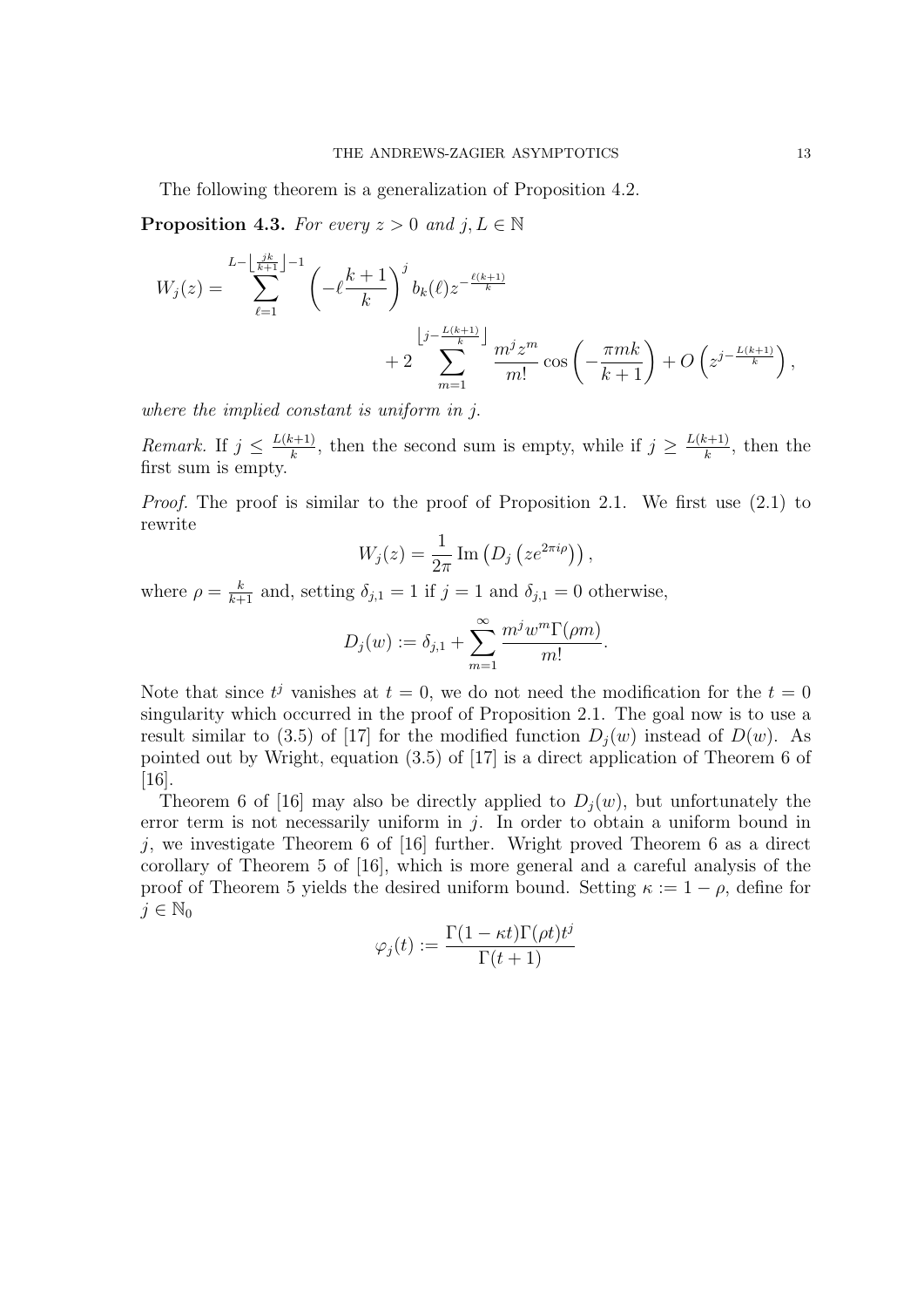and

$$
k_j(t) := \frac{\pi \varphi_j(t)(-w)^t}{\sin(\pi t)\Gamma(1-\kappa t)}.
$$

Then for  $j \geq 1$ 

$$
D_j(w) = \sum_{m=0}^{\infty} \text{Res}_{t=m} (k_j(t)).
$$

Setting  $h_j := j - \frac{L}{a}$  $\frac{L}{\rho}$ , we claim that

$$
D_j(w) = \sum_{\ell=1}^{\left\lfloor \frac{h_j}{\rho} \right\rfloor} \text{Res}_{t=-\ell\rho} \left(k_j(t)\right) + \delta_{j,1}\delta_{h_j \geq 0} + \sum_{m=1}^{\infty} \left\lfloor h_j \right\rfloor \frac{m^j w^j \Gamma(\rho m)}{m!}
$$
  
= 
$$
\frac{1}{\rho} \sum_{\ell=1}^{L-\lfloor j\rho \rfloor-1} \frac{(-1)^{\ell}}{\ell!} \left(-\frac{\ell}{\rho}\right)^j \Gamma\left(\frac{\ell}{\rho}\right) (-w)^{\frac{\ell}{\rho}} + \delta_{j,1}\delta_{h_j \geq 0} + \sum_{m=1}^{\left\lfloor j-\frac{L}{\rho}\right\rfloor} \frac{m^j w^j \Gamma(\rho m)}{m!} + O\left(w^{j-\frac{L}{\rho}}\right),
$$
(4.4)

where the implied constant is independent of j and  $\delta_{h_j\geq0}=1$  if and only if  $h_j\geq0$ . Wright's asymptotic in Theorem 5 (see page  $444$  of  $[16]$ ) is obtained by choosing some  $h \in \mathbb{R}$  and taking a contour integral of  $k_j(t)$  along  $Re(t) = h$  with  $|t| < m + \frac{1}{2}$  $rac{1}{2}$  and then along the arc  $\mathcal{C}_m$  of the circle  $|t| = m + \frac{1}{2}$  with  $\text{Re}(t) \geq h$ . Letting  $m \to \infty$ , Lemma 11 (ii) of [16] states that

$$
\lim_{m \to \infty} \int_{\mathcal{C}_m} k_j(t) dt,
$$

and hence (note that  $k_j$  has a removable singularity at  $t = 0$ ), as given in the last equation on page 444 of [16],

$$
\frac{1}{2\pi i}\int_{h-i\infty}^{h+i\infty}k_j(t)dt = D_j(w) - \sum_{m=1}^{\lfloor h\rfloor}\frac{m^jw^m\Gamma(\rho m)}{m!} + \sum_{\ell=1}^{\lfloor \frac{h}{\rho}\rfloor}\text{Res}_{t=-\ell\rho}(k_j(t)).
$$

Choosing  $h = h_j$  and computing the residues, one obtains

$$
\sum_{\ell=1}^{\lfloor \frac{h}{\rho} \rfloor} \text{Res}_{t=-\ell\rho} \left( k_j(t) \right) = -\frac{1}{\rho} \sum_{\ell=1}^{L-\lfloor j\rho \rfloor-1} \frac{(-1)^{\ell}}{\ell!} \left( -\frac{\ell}{\rho} \right)^j \Gamma \left( \frac{\ell}{\rho} \right) (-w)^{\frac{\ell}{\rho}},
$$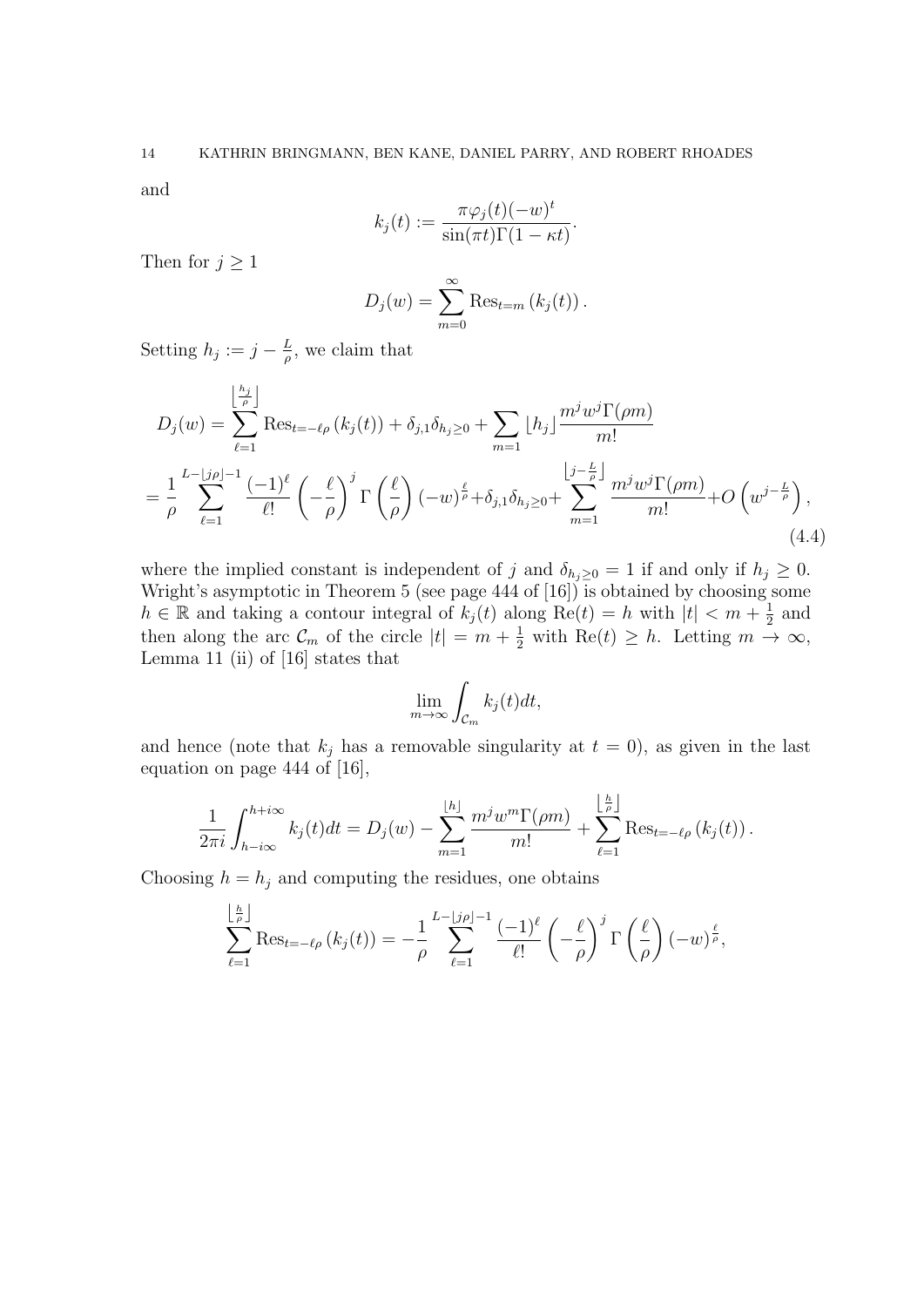which is precisely the negative of the main terms in the first sum on the right-hand side of  $(4.4)$ .

It hence remains to show that for this choice of  $h$ 

$$
\frac{1}{2\pi i} \int_{h-i\infty}^{h+i\infty} k_j(t)dt = O\left(w^{j-\frac{L}{\rho}}\right)
$$

uniformly in j. To show this, we use Lemma 11 (i) of [16]. Suppose no poles of  $k_j(t)$ occur in the region  $\text{Re}(t) \in (h_j - \varepsilon, h_j + \varepsilon)$ . Then, under the assumption that there exist constants  $C_0 > 0$  and  $\sigma > 0$  (independent of j) for which (for  $|t| \gg 1$ )

$$
|\varphi_j(t)| < C_0|t|^{h_j - \varepsilon - \frac{1}{2}} e^{\kappa \sigma |t|},\tag{4.5}
$$

Lemma 11 (i) states that for t with  $Re(t) = h_j$ , there exists a constant C, depending only on  $\sigma$  and  $C_0$ , for which

$$
|k_j(t)| < C|t|^{-1-\varepsilon} \kappa^{h_j} \left(\rho^{\rho} |w|\right)^{\frac{h_j}{\rho}}.\tag{4.6}
$$

Since  $D(w)$  satisfies the conditions of Theorem 6 of [16],  $\varphi_0(t)$  satisfies condition (4.5). We may hence choose  $C_0$  and  $\sigma$  appropriately, depending on  $\varphi_0$  and L (choosing  $h = h_0 = -\frac{L}{a}$  $\frac{L}{\rho}$  for the  $j = 0$  case). Since  $h_j = h_0 + j$ ,

$$
|\varphi_j(t)| = |t|^j |\varphi_0(t)|
$$

implies that  $\varphi_i$  also satisfies (4.5) with the same constants  $C_0$  and  $\sigma$ . Therefore (4.6) implies that (by slightly altering the integration path, we may assume without loss of generality that  $h_j \neq 0$  for  $\text{Im}(t) < 1$ )

$$
\frac{1}{2\pi i}\int_{h_j-i\infty}^{h_j+i\infty} |k_j(t)| dt < C\kappa^{h_j} \left(\rho^{\rho} |w|\right)^{\frac{h_j}{\rho}} \int_{\mathbb{R}} \frac{1}{\left(y^2 + h_j^2\right)^{\frac{1}{2}+\varepsilon}} dy.
$$

Bounding  $|h_j| > \delta > 0$ , the remaining integral may be bound independent of j. Furthermore, since  $0 < \kappa \leq \rho < 1$ , we have  $\kappa^{j} < 1$  and  $\rho^{\rho j} < 1$ , so  $\kappa^{h_j}$  and  $\rho^{h_j}$  may be bound independently of  $j$ . Hence we obtain

$$
\frac{1}{2\pi i} \int_{h_j - i\infty}^{h_j + i\infty} |k_j(t)| dt = O\left(|w|^{\frac{h_j}{\rho}}\right)
$$

with the implied constant independent of j. This completes the proof.  $\Box$ 

We have now proven what we set out to prove.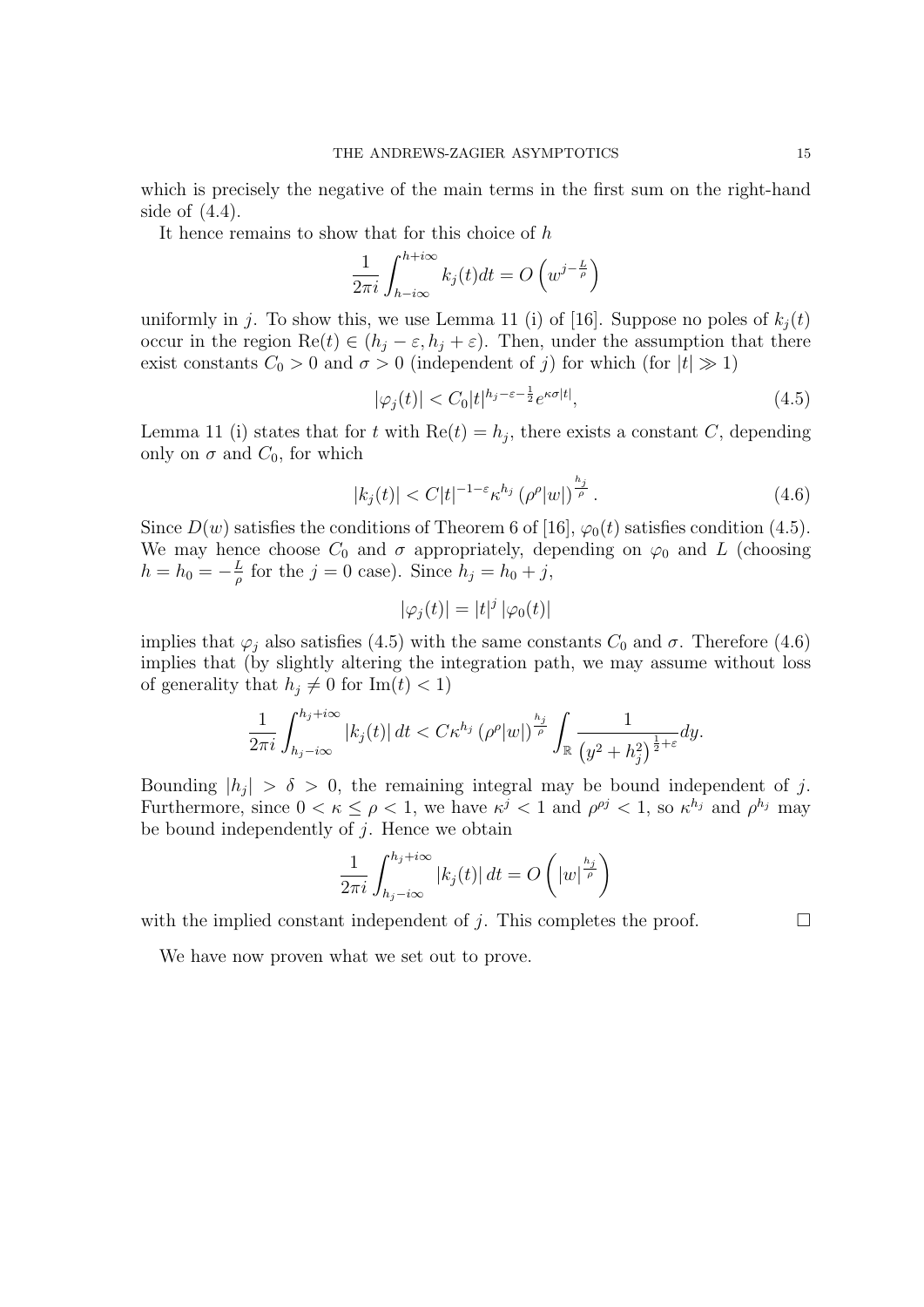*Proof of Theorem 1.2.* Recall that  $h_q(z)$ , as given in (4.2), represents an entire function which converges absolutely and uniformly in all compact subsets of the complex plane. A precise application of this is that

$$
w^{\frac{(kN)(k+1)}{k}} \sum_{n=0}^{\infty} |a_n(s)| \left( 2\frac{(kN)(k+1)}{k} \right)^n = O_N(w^{N(k+1)}) = O(s^N).
$$

Furthermore, since for  $k \geq 1$  we obtain from Lemma 4.1 that

$$
a_j(s)w^j = O\left(s^{\frac{j}{2}}s^{-\frac{j}{k+1}}\right) = O(1),
$$

the terms in the second sum of Proposition 4.3 do not contribute to the main asymptotic and for  $L = kN$  the error term becomes  $O(s^N)$ . It then follows from Proposition 4.3, (4.2), and (4.3) that

$$
R_k(q) = \frac{k+1}{k} + \sum_{\ell=1}^{kN-1} b_k(\ell) w^{-\frac{k+1}{k}} h_q\left(-\frac{\ell(k+1)}{k}\right) + O_N\left(s^N\right).
$$

Theorem 1.2 now follows directly from  $(2.5)$ ,  $(3.2)$ ,  $(4.3)$ , and Proposition 4.3.  $\Box$ 

### **REFERENCES**

- [1] G. E. Andrews, Some New Partition Theorems. J. Comb. Theory 2, (1967) 431–436.
- [2] G. E. Andrews, A Generalization of a Partition Theorem of MacMahon. J. Comb. Thoery 3, 100–101.
- [3] G. E. Andrews, *Partitions with short sequences and mock theta functions*, Proc. Nat. Acad. Sci. 102 (2005), 4666–4671.
- [4] G. E. Andrews, H. Eriksson, F. Petrov, and D. Romik, Integrals, partitions and MacMahon's theorem. J. Comb. Theory (A) 114 (2007) 545–55.
- [5] K. Bringmann and K. Mahlburg, An extension of the Hardy-Ramanujan Circle Method and applications to partitions without sequences. American Journal of Math 133 (2011) 1151–1178.
- [6] K. Bringmann and K. Mahlburg, Improved Bounds on Metastability Thresholds and Probabilities for Generalized Bootstrap Percolation. to appear Transactions of the AMS.
- [7] M. El-Shahed and A. Salem, q-analogue of Wright function, Abstr. Appl. Anal., (2008), 1085– 3375.
- [8] A. E. Holroyd, T. M. Liggett, and D. Romik, Integrals, Partitions, and Cellular Automata. Trans. Amer. Math Soc., 356 (2004) 3349–3368.
- [9] D. M. Kane and R. C. Rhoades, A proof of Andrews's conjecture and partitions with no short sequences, preprint.
- [10] P. A. MacMahon, Combinatorial Analysis. Vol. 2, Cambridge Univ. Press, 1916, reprinted Dover, New York.